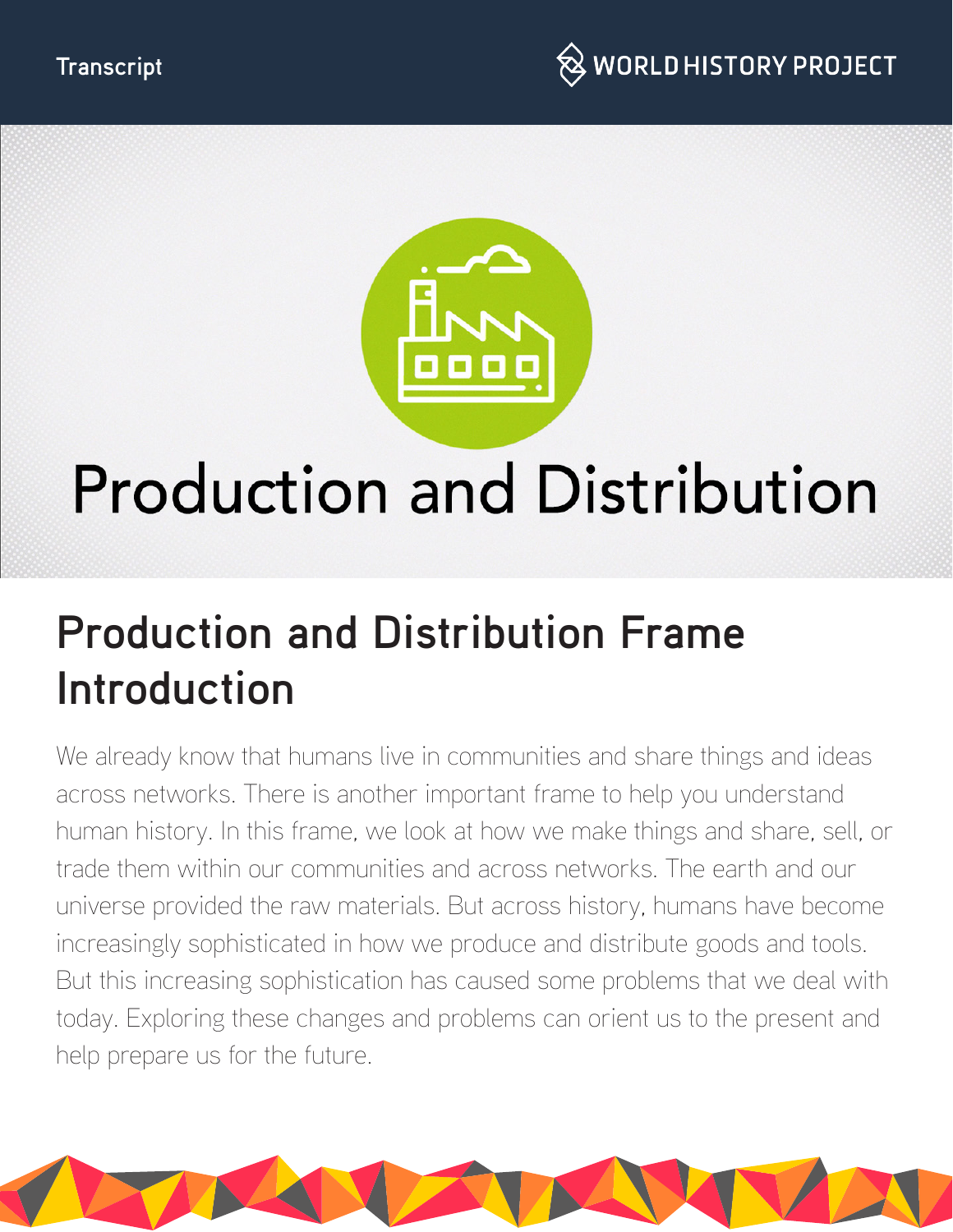

#### **00:01**

*"Be the first to the field and the last to the couch" - Chinese saying Bob Bain, PhD, University of Michigan*

#### More than any other species, humans make and use things. We call this process of making things production. We also share or sell or trade the things we make. We call this process distribution. Both production and distribution have become increasingly complex over time. And the ways that humans and their communities have produced and distributed goods and services have changed over history.

**00:38** Developing a brief but big picture of major changes in the ways we produce and distribute goods and services should help you as you begin your study of the human past. We'll give you a frame, or perspective, to help you fit the pieces of human history together. When you encounter different events or processes in the different eras of the course, this story should help you locate the event or processes in the larger flow of human history.

> We will also look closely at specific events or people or processes to see how well they fit into our big picture. And sometimes, the individual pieces won't quite fit. In those cases, we'll have to modify the picture to create a better understanding of the ways our systems of production and distribution have changed over time. So, what is a big picture that shows how our systems have changed?

### **01:31**

*Production and Distribution through the Eras*

*Red rock formations; tractors turning gravel and rock into roads*

#### **01:59**

*Timeline through Eras One (our big history) and Two (Early Humans)*

#### **02:27**

*An painting of a human using an animal for work Photos of: early iron tools; a weaving loom; cotton plants*

#### **03:00**

*Image of a hand-thrown piece of pottery; carved tools; a woven textile* (music playing) Production and distribution was not really a human concern in Era One, before modern humans evolved. But it was in this era that the materials, elements, and environment we use for production formed. As you'll see, the location of the Earth's sources of energy and natural resources will influence both which goods and services we produce and distribute and how we do this work.

We really begin the story of human production and distribution in Era Two, hundreds of thousands of years ago. Our hunter-gatherer ancestors used what they found in their environment to make everything they needed, including food, simple clothing, and items for recreation. Then they shared these with others in small family groups. Within this era, about 12,000 years ago, the first farming societies developed.

Farming was a new system of production, and drove humans to modified ways of distributing goods and services. In addition to hunting and gathering, early agricultural systems of production required people to domesticate, or control, plants and animals. Production became specialized as we learned to create iron tools, weave or spin cloth from animal wool or plant cotton. These skills required knowledge and expertise, and it was nearly impossible to master more than one or two of these crafts.

Through these changes, a division of labor developed. Some people became specialists in certain crafts or services, such as pottery, weaving, metalworking, and even providing protection. This process continued over time and grew even more intense as more and more people worked in areas outside of food production, as you will study across Eras Three and Four.

2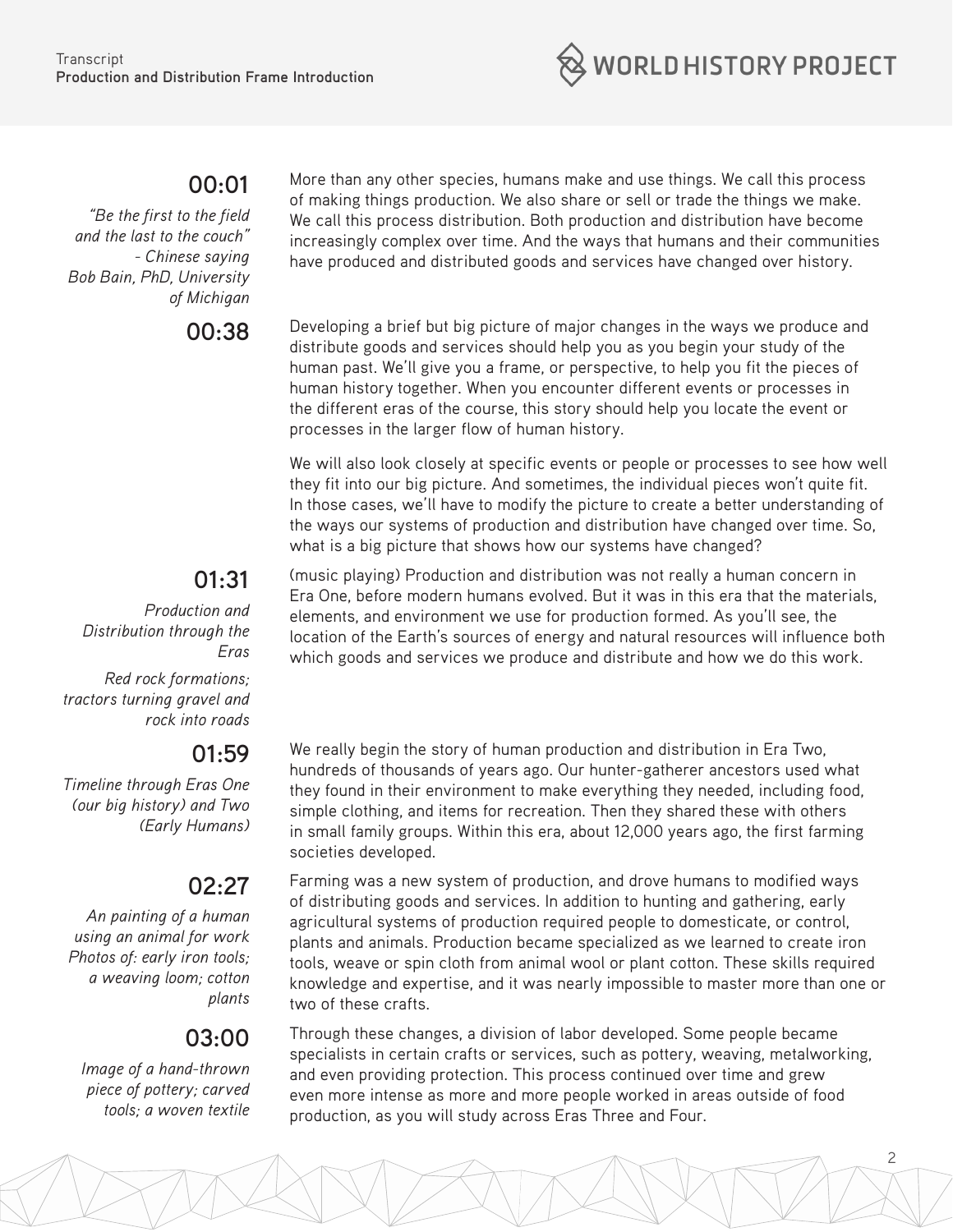

#### **03:27**

*Photo montage: old coins used for payment; drawing of an early trade map* 

#### **04:13**

*World map with lines showing distribution routes in the Americas and throughout Africa, Europe, and Asia*

#### **04:53**

*The Long Nineteenth Century Black-and-white images of early industrial systems and of workers at an early factory A steam ship that can now transfer goods*

#### **05:49**

*Images of ubiquitous chain restaurants that are now around the world (Starbucks and McDonalds) Black-and-white photo of Women working in a factory*  New systems of distribution evolved to move and trade goods created in one place to other places. These systems were often along routes covering great distances that required many steps and many participants. The use of money emerged to help govern trading and taxation and investment to help make it all possible.

Between at least 600 C.E. and 1450 C.E., trade routes connected producers and consumers across large regions of the world, patterns of production and distribution that we'll examine in Era Four. These systems of production and distribution were not always growing. Sometimes, they collapsed and became less complex, at least for a while.

But recovery followed collapse, and by around 1300—early in Era Five—two great systems of distribution emerged: one in the Americas and the other connecting much of Africa, Europe, and Asia. Then, around 1500, these two systems were connected in the Columbian Exchange, the first global age.

Now, despite these changes in production and the growth in distribution networks, the ways people created the goods had changed only gradually in thousands of years. People learned to make things better, but only bit-by-bit and without many major changes. As they had for thousands of years, people depended upon biology and the environment to provide the energy needed to produce and distribute the goods and services.

Then, about 200 years ago, in Era Six, suddenly, everything changed again. Human use of fossil fuels created an energy bonanza that helped create the Industrial Revolution. This fundamentally transformed the amount of work that could be done, who did it, and where it was done. As a result, the very ways we lived transformed. Work shifted from farms to factories in cities and from goods produced directly by human or animal labor to goods produced by machines. Fossil fuels also helped transform our methods of distribution, creating vast global markets for goods.

Over the last hundred years or so, events you'll study in Era Seven, the changes prompted by industrialism changed not only the type of work people do, it also revolutionized our understanding of and ability to produce goods, including the food we eat. We have more things than our ancestors did—many more.

We also tend to have more physical objects in common with other people around the world, like the same brands of cell phones, sodas, and coffee. These changes also altered labor, the role that laborers play, and the type of labor needed. For example, most of us don't know how the things in our pockets were made or where they came from. Nor do we know how to make them or even how to fix them. New occupations developed to provide services to others—service jobs, such as repairing products or selling goods that others produce.

3